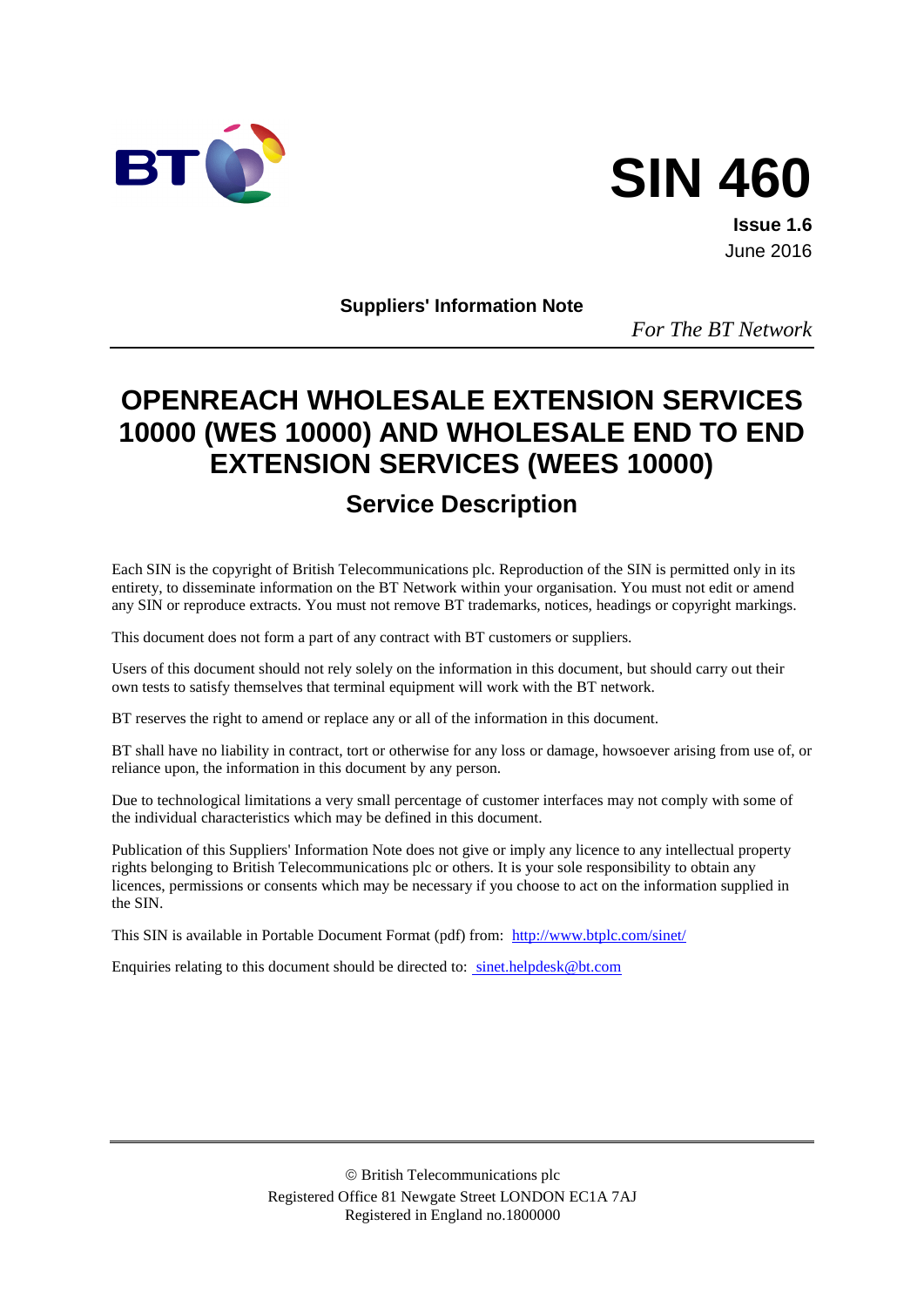## **CONTENTS**

| 1.                 |                                                                                                                                                                                                                                                                                                                                                                                       |  |
|--------------------|---------------------------------------------------------------------------------------------------------------------------------------------------------------------------------------------------------------------------------------------------------------------------------------------------------------------------------------------------------------------------------------|--|
| 2.                 |                                                                                                                                                                                                                                                                                                                                                                                       |  |
|                    |                                                                                                                                                                                                                                                                                                                                                                                       |  |
| 3.                 |                                                                                                                                                                                                                                                                                                                                                                                       |  |
| 3.1                |                                                                                                                                                                                                                                                                                                                                                                                       |  |
|                    | 3.1.1                                                                                                                                                                                                                                                                                                                                                                                 |  |
|                    | ${\it Network~Fibre~Break.}.\hspace*{2.5mm}.\hspace*{2.5mm}.\hspace*{2.5mm}.\hspace*{2.5mm}.\hspace*{2.5mm}.\hspace*{2.5mm}.\hspace*{2.5mm}.\hspace*{2.5mm}.\hspace*{2.5mm}.\hspace*{2.5mm}.\hspace*{2.5mm}.\hspace*{2.5mm}.\hspace*{2.5mm}.\hspace*{2.5mm}.\hspace*{2.5mm}.\hspace*{2.5mm}.\hspace*{2.5mm}.\hspace*{2.5mm}.\hspace*{2.5mm}.\hspace*{2.5mm}.\hspace*{2.5mm}$<br>3.1.2 |  |
|                    | 3.1.3                                                                                                                                                                                                                                                                                                                                                                                 |  |
|                    | 3.1.4                                                                                                                                                                                                                                                                                                                                                                                 |  |
| 3.2                |                                                                                                                                                                                                                                                                                                                                                                                       |  |
|                    | 3.2.1                                                                                                                                                                                                                                                                                                                                                                                 |  |
|                    | 3.2.2                                                                                                                                                                                                                                                                                                                                                                                 |  |
|                    | 3.2.3                                                                                                                                                                                                                                                                                                                                                                                 |  |
| $\boldsymbol{4}$ . |                                                                                                                                                                                                                                                                                                                                                                                       |  |
| 4.1                |                                                                                                                                                                                                                                                                                                                                                                                       |  |
| 4.2                |                                                                                                                                                                                                                                                                                                                                                                                       |  |
|                    | 4.2.1                                                                                                                                                                                                                                                                                                                                                                                 |  |
|                    | 4.2.2                                                                                                                                                                                                                                                                                                                                                                                 |  |
|                    | 4.2.3                                                                                                                                                                                                                                                                                                                                                                                 |  |
|                    | 4.2.4                                                                                                                                                                                                                                                                                                                                                                                 |  |
|                    | 4.2.5                                                                                                                                                                                                                                                                                                                                                                                 |  |
| 5.                 |                                                                                                                                                                                                                                                                                                                                                                                       |  |
| 6.                 |                                                                                                                                                                                                                                                                                                                                                                                       |  |
| 7.                 |                                                                                                                                                                                                                                                                                                                                                                                       |  |
|                    |                                                                                                                                                                                                                                                                                                                                                                                       |  |
| 8.                 |                                                                                                                                                                                                                                                                                                                                                                                       |  |

#### **FIGURES**

## **TABLES**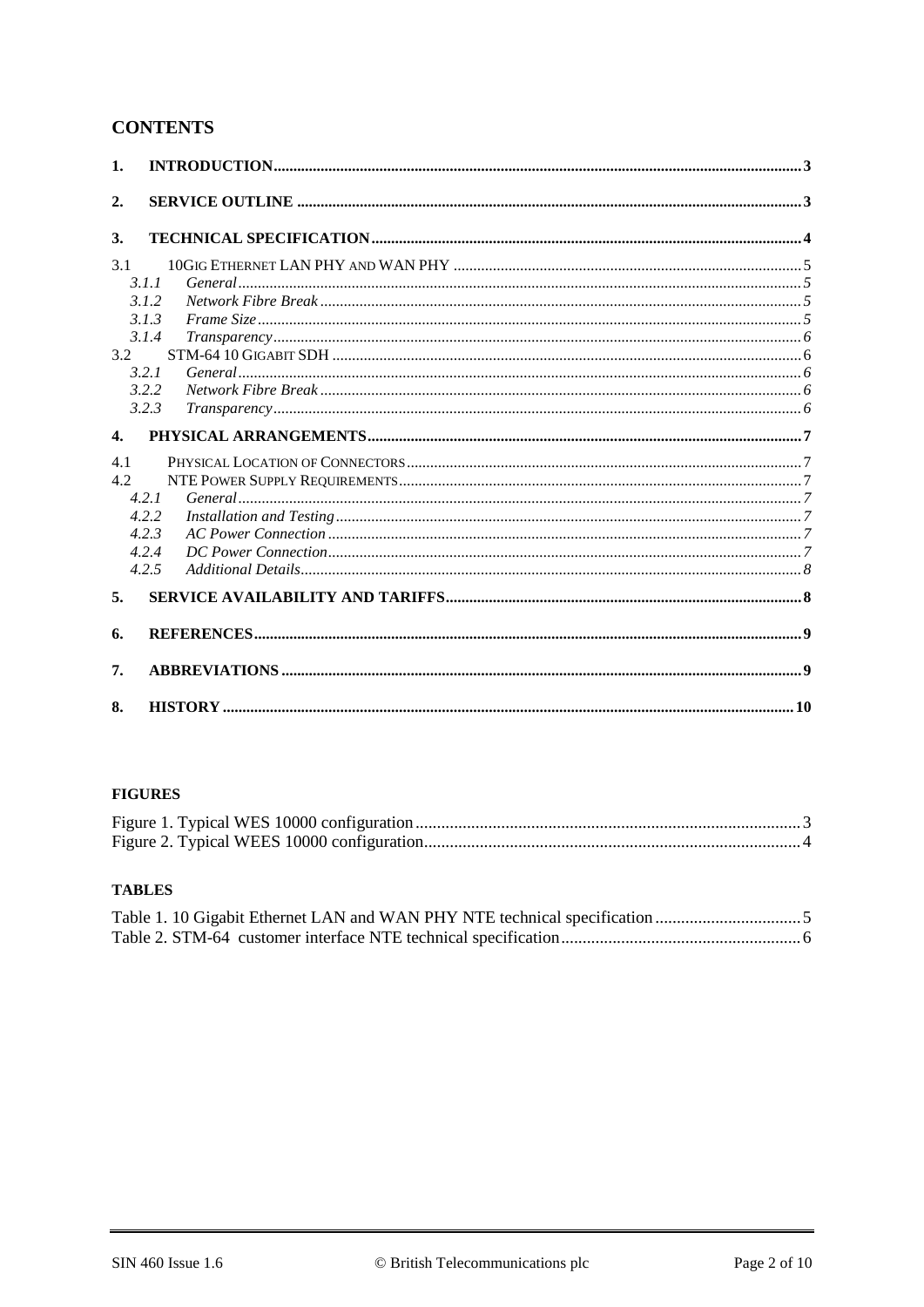# **1. Introduction**

This Suppliers' Information Note (SIN) describes the Openreach Wholesale Extension Services 10000 (WES10000) and Wholesale End to End Extension Services (WEES 10000). The SIN provides information about the service for use by Customer Premises Equipment (CPE) manufacturers and developers.

Note: Openreach has provided formal notification that WES 10000 and WEES 10000 will no longer be available for new supply with effect from 30 September 2016. External shifts (re-sites and rearranges) will also not be available from that date.

# **2. Service Outline**

The WES/WEES 10000 service operates at a speed of 10.3125 Gbit/s for 10GBase-LR (10 Gigabit Ethernet LAN PHY), and 9.95328 Gbit/s for both STM-64 (10 Gigabit SDH) and 10GBase-LW (10 Gigabit Ethernet WAN PHY).

The WES/WEES 10000 service can be used as an STM-64 SDH transport service or used to interconnect Local Area Networks incorporating a 10 Gigabit Ethernet backbone.

The WES/WEES 10000 service is an unprotected service. However if protection against both network fibre breaks and card failures is sought, 2 WES/WEES 10000 services may be used. The use of 2 WES/WEES 10000 circuits to provide additional resilience will result in 2 customer interfaces being presented at each site.

A typical WES 10000 service is shown in [Figure 1.](#page-2-0)



## <span id="page-2-0"></span>**Figure 1. Typical WES 10000 configuration**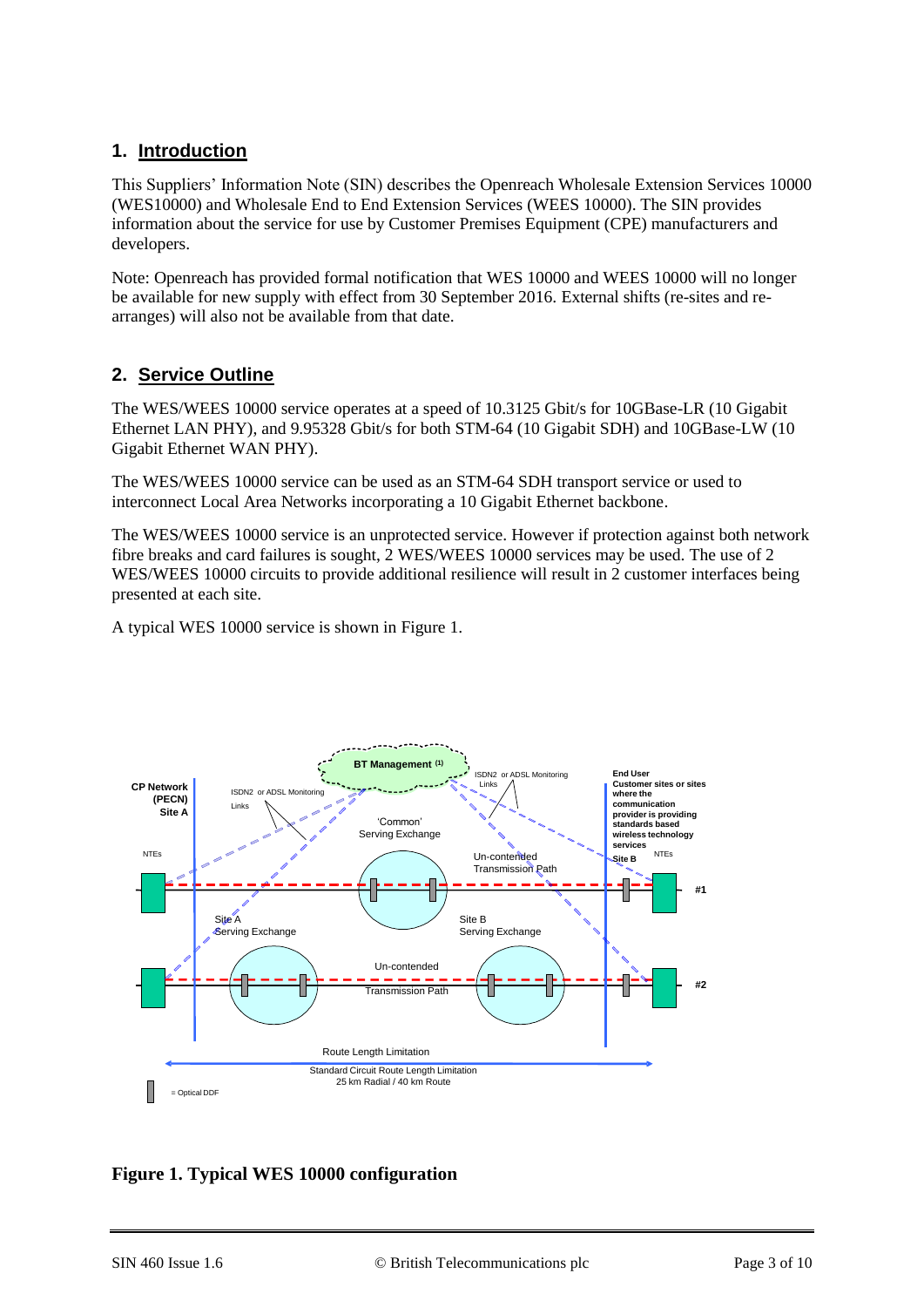A typical WEES 1000 service is shown in [Figure 2.](#page-3-0)



## <span id="page-3-0"></span>**Figure 2. Typical WEES 10000 configuration**

## **3. Technical Specification**

The WES/WEES 10000 NTE support the following types of customer interface:

- 1. 10.3125 Gbit/s 10 Gigabit Ethernet LAN PHY 10GBase-LR optical presentation with IEEE 802.3 [\[1\]](#page-8-0) 10 Gigabit Ethernet framing.
- 2. 9.95328 Gbit/s 10 Gigabit Ethernet WAN PHY 10GBase-LW optical presentation with IEEE 802.3 [\[1\]](#page-8-0) 10 Gigabit Ethernet framing.
- 3. 9.95328 Gbit/s STM-64 SDH S64.1 optical presentation conforming to ITU-T Recommendation G.691  $[5]$  and G.707  $[6]$

The WES/WEES 10000 NTE does not support conversion between the three interface types listed above. The same customer interface type must be presented at each end of a WES/WEES 10000 link.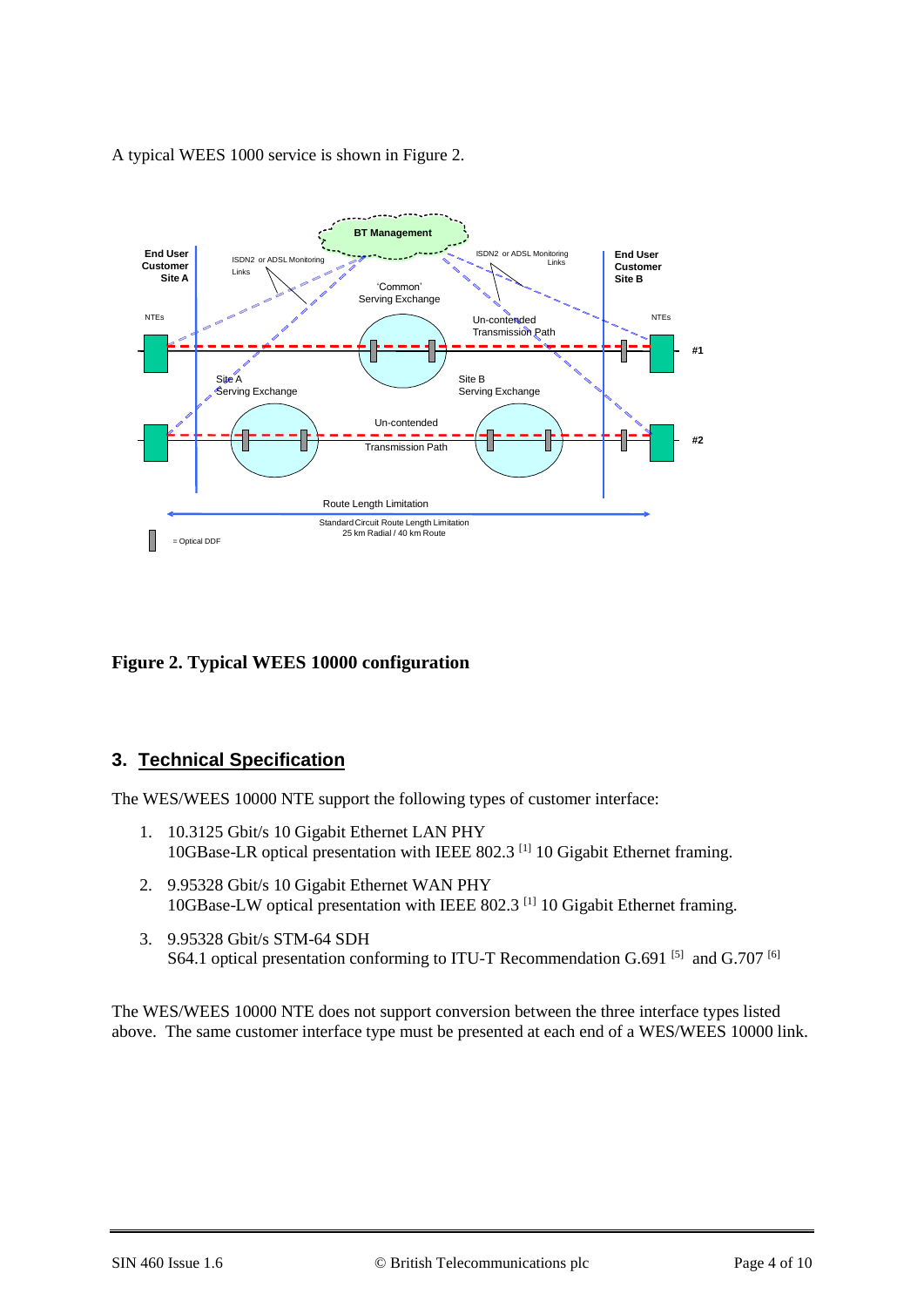# **3.1 10Gig Ethernet LAN PHY and WAN PHY**

### **3.1.1 General**

10 Gigabit Ethernet conforms to the IEEE 802.3ae<sup>[\[4\]](#page-8-3)</sup> standard.

The interface is the Network Termination Point (NTP), i.e. the point of connection between the BT Network Terminating Equipment (NTE) and the CPE interface. The Customer Interface consists of a pair of SC/PC type fibre interface ports (transmit and receive). The customer provides the fibre patch connectors between the NTE and CPE; the maximum fibre length is shown in [Table 1.](#page-4-0)

The 10GBase-LR and 10GBase-LW type interface is as specified in the 10 Gigabit Ethernet IEEE 802.3ae<sup>[\[4\]](#page-8-3)</sup> specifications. Attention is drawn to the Intellectual Property Rights (IPRs) set out in the preface of this agreed International standard. It is the responsibility of the CPE supplier to ensure that they have the necessary rights from the owner of the IPR. The IPR owner has stated that they are willing to negotiate licences under reasonable and non-discriminatory terms and conditions with applicants throughout the world.

| <b>Protocol</b>                                                 | 10 Gigabit Ethernet IEEE 802.3ae <sup>[4]</sup>        |
|-----------------------------------------------------------------|--------------------------------------------------------|
| <b>Line Rate</b>                                                | 10.3125 Gbit/s for 10GBase-LR (LAN PHY) and            |
|                                                                 | 9.95328 Gbit/s for 10GBase-LW (WAN PHY)                |
| <b>Maximum Bit Error Rate</b>                                   | $10^{-12}$                                             |
| <b>Power Requirement</b>                                        | See Section 4.2                                        |
| <b>Customer Fibre Connector</b>                                 | SC/PC type                                             |
| <b>Customer interface Fibre (Customer)</b><br><i>provided</i> ) | Single-mode 1310nm, 9/125 micron                       |
| <b>Customer interface Fibre Maximum</b>                         | 10km from NTE's 10GBase-LW or 10GBase-LR               |
| <b>Delivery Distance</b>                                        |                                                        |
|                                                                 | port                                                   |
| <b>Operating Temperature</b>                                    | $5^\circ$ to $40^\circ$ C                              |
| <b>Laser Safety</b>                                             | Class 1 under all conditions as per IEC 825-1 $^{[2]}$ |

<span id="page-4-0"></span>**Table 1. 10 Gigabit Ethernet LAN and WAN PHY NTE technical specification**

## **3.1.2 Network Fibre Break**

In the event that there is a network fibre break, the customer interface will shut down if it is operating with customer equipment using a 10GBase-LR interface. This will be seen on customer equipment as a LOS (Loss of Signal) condition.

Customer equipment using a 10GBase-LW interface will see MS-AIS generated at each end of a WES/WEES10000 link in the event of a network fibre break, in accordance with IEEE 802.3ae [\[4\]](#page-8-3). The fault propagation behaviour of the NTE customer port operating in 10GBase-LW mode may be changed from generation of MS-AIS to generation of LOS (Loss of Signal) by special request.

#### **3.1.3 Frame Size**

The minimum and maximum Ethernet frame size supported by the WES/WEES 10000 service is determined by the customer's equipment not the WES/WEES 10000 NTEs. The WES/WEES 10000 service can support any frame size supported by the customer's equipment.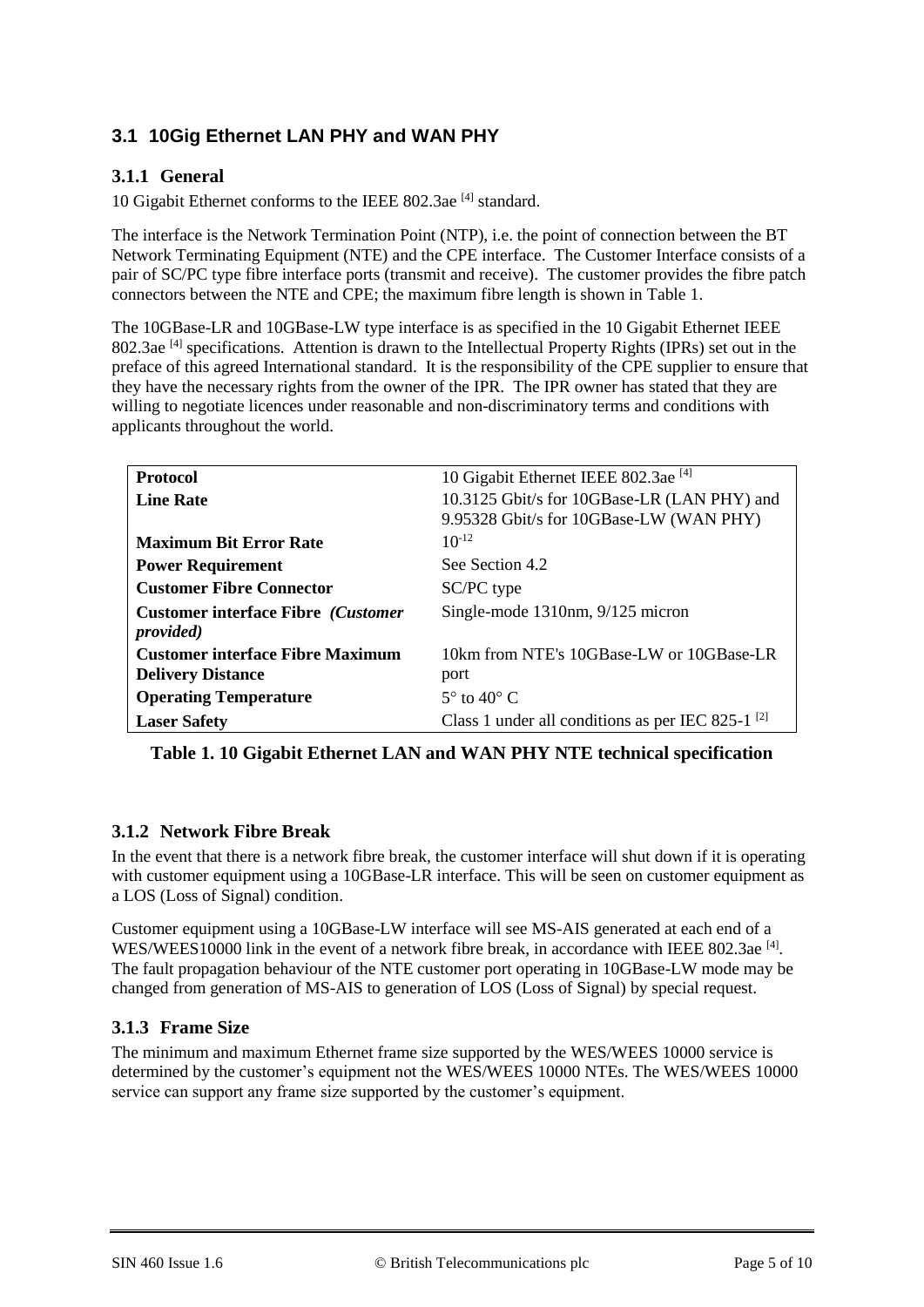## **3.1.4 Transparency**

Customer equipment using 10GBase-LR interface must have a valid PCS (Physical Coding Sublayer) according to IEEE 802.3 (2005). However at the MAC (Ethernet Frame) layer, the NTEs are transparent.

# **3.2 STM-64 10 Gigabit SDH**

### **3.2.1 General**

The STM-64 interface conforms to ITU-T Recommendation G.707 <sup>[6]</sup> and G.691 <sup>[\[5\]](#page-8-1)</sup>.

The interface is the Network Termination Point (NTP), i.e. the point of connection between the BT Network Terminating Equipment (NTE) and the CPE interface. The Customer Interface consists of a pair of SC/PC type fibre interface ports (transmit and receive). The customer provides the fibre patch connectors between the NTE and CPE; the maximum fibre length is shown in [Table 2.](#page-5-0)

The STM-64 S64.1 interface is as specified in ITU-T G.691<sup>[\[5\]](#page-8-1)</sup> recommendations. Attention is drawn to the Intellectual Property Rights (IPRs) set out in the preface of this agreed International standard. It is the responsibility of the CPE supplier to ensure that they have the necessary rights from the owner of the IPR. The IPR owner has stated that they are willing to negotiate licences under reasonable and non-discriminatory terms and conditions with applicants throughout the world.

| <b>Protocol</b>                                                        | G.707 STM-64 according to ITU-T G.707                  |
|------------------------------------------------------------------------|--------------------------------------------------------|
| <b>Line Rate</b>                                                       | 9.95328 Gbit/s                                         |
| <b>Maximum Bit Error Rate</b>                                          | $10^{-12}$                                             |
| <b>Power Requirement</b>                                               | See Section 4.2                                        |
| <b>Customer Fibre Connector</b>                                        | SC/PC type                                             |
| <b>Customer interface Fibre</b> ( <i>Customer</i><br><i>provided</i> ) | Single-mode 1310nm, 9/125 micron                       |
| <b>Customer interface Fibre Maximum</b>                                | 10km from NTE's customer port.                         |
| <b>Delivery Distance</b>                                               |                                                        |
| <b>Operating Temperature</b>                                           | $5^\circ$ to $40^\circ$ C                              |
| <b>Laser Safety</b>                                                    | Class 1 under all conditions as per IEC 825-1 $^{[2]}$ |

#### **Table 2. STM-64 customer interface NTE technical specification**

#### <span id="page-5-0"></span>**3.2.2 Network Fibre Break**

Customer equipment using an STM-64 interface will see MS-AIS generated at each end of a link in the event of a network fibre break, in accordance with ITU-T G.707 <sup>[\[6\]](#page-8-2)</sup>.

The fault propagation behaviour of the NTE customer port operating in STM-64 mode may be changed from generation of MS-AIS to generation of LOS (Loss of Signal) by special request. The generation of the LOS condition is achieved by shutting down the customer port on the NTE.

#### **3.2.3 Transparency**

The WES/WEES 10000 service is a physical layer transport with a high level of transparency. Where compatibility issues are encountered that result in the B1 byte being incorrectly reported, a completely transparent option can be enabled on the interface. The only requirement of the interface operating in transparent mode is that the customer signal operates at 9.95328 Gbit/s.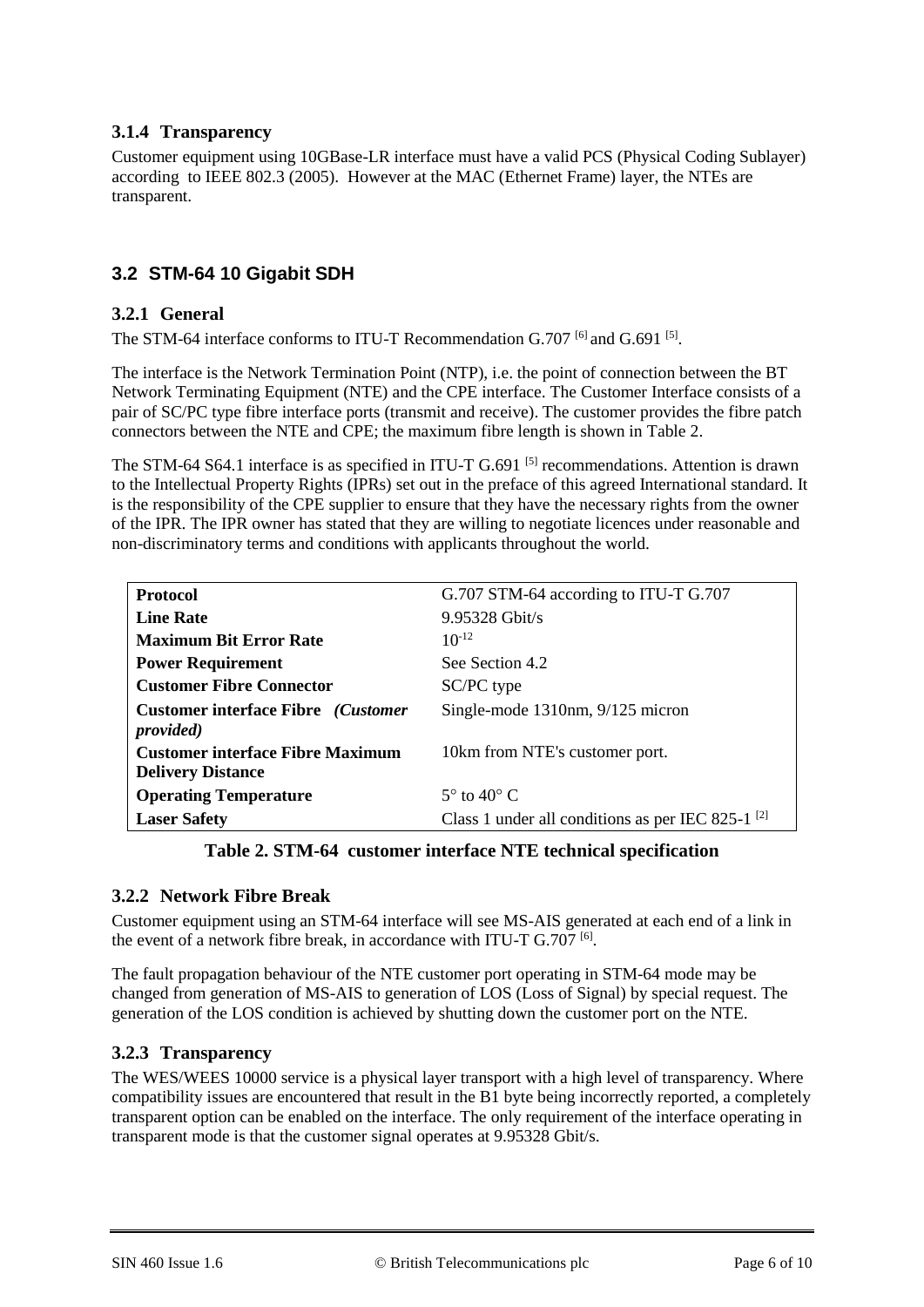This mode of operation will not generate MS-AIS in the event of a network fibre break (but instead shutdown the customer port). In either transparent or standard mode, the customer signal is transported transparently by the NTE.

## **4. Physical Arrangements**

## **4.1 Physical Location of Connectors**

The User–Network Interface (UNI) is located at the connector on the BT Network Terminating Equipment (NTE) with a connector on the Customer side as described in the relevant part of Section 3 of this document.

# **4.2 NTE Power Supply Requirements**

#### **4.2.1 General**

By placing a order with BT the customer has accepted the conditions placed by BT. In relation to powering of equipment, the customer must comply with the requirements of BS7671 and the details giving within the 'DC Power Planning and Installation Guide for WES-BES Products' document.

The Openreach NTE is locally powered and offers AC or DC power options. The CP will be required to provide either a local 50Hz AC supply in the form of standard 13 Amp power socket(s); or dual - 50V DC power distributions and Earth connections, with all wiring colour schemes conforming to BS7671 (IEEE Wiring Regulations). It will be the customers' responsibility to ensure that the power supply is fused and safe for Openreach to use. These should be in close proximity to the NTE installation location.

#### **4.2.2 Installation and Testing**

In addition to the NTE and Chassis powering requirements below, a spare 50Hz AC mains supply 13A socket should also be provided in close proximity to the NTEs, to power BT test equipment during both initial commissioning and subsequent maintenance support activities.

#### **4.2.3 AC Power Connection**

AC power connection between Openreach equipment and the power socket will be made using a standard IEC320 C13-14 power lead fitted with a standard 13A plug. The NTE itself has dual power supply units internally and requires two AC mains supply sockets. This will require two mains connection for each NTE provided. The consumption of the Openreach NTE and power unit chassis in this service will be no more than 150 Watts per NTE

#### **4.2.4 DC Power Connection**

The DC In-Line (Molex) connector is specified as the standard method of connecting DC power by Openreach, and represents the "Demarcation Point" between Openreach and the customer. At their site, the customer is required to provide suitable power and earth connection to, and be responsible for the supply, wiring and labelling to the demarcation point. Openreach will not supply or install the DC distribution system as part of the standard Ethernet installation.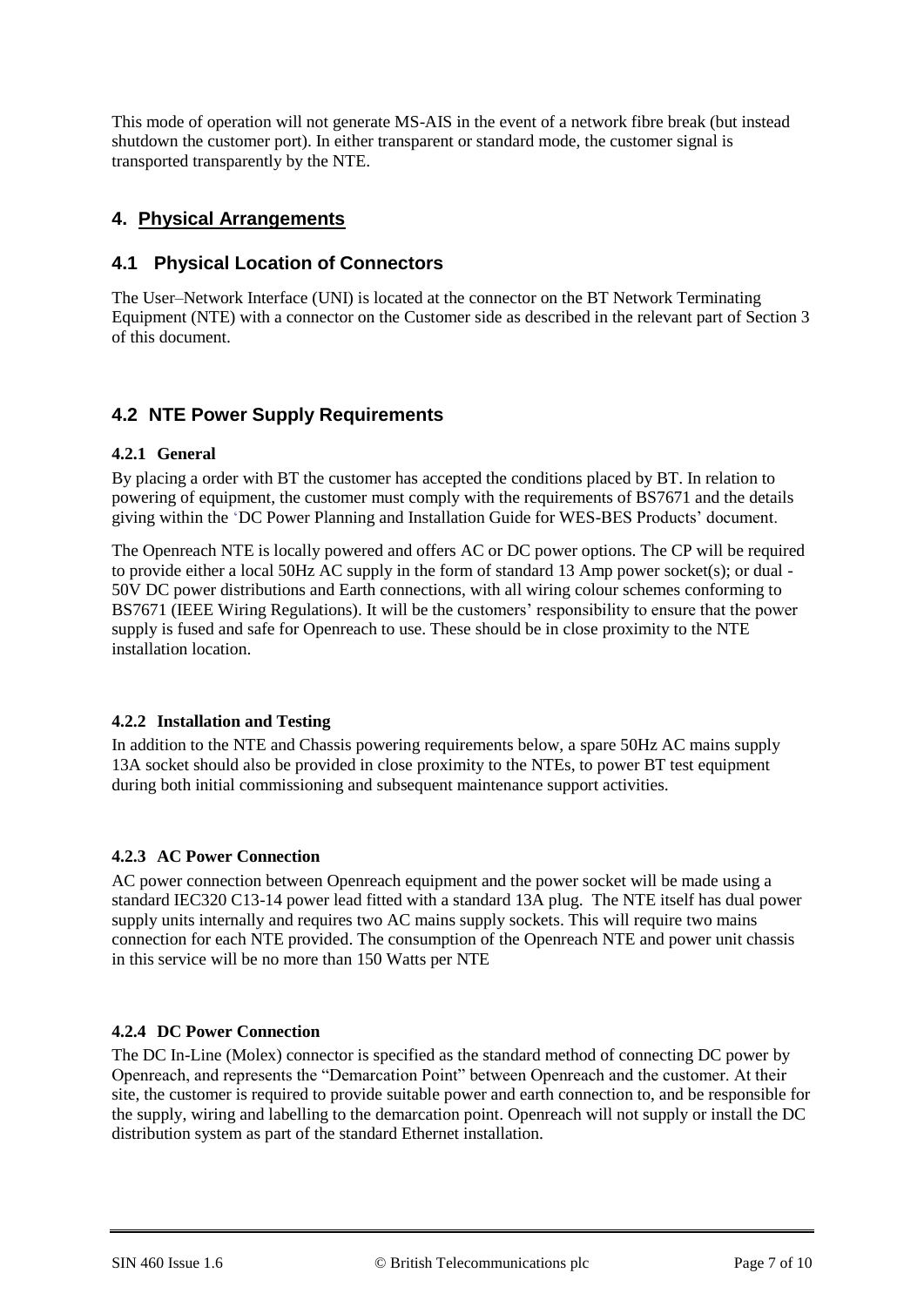**Customer provided wiring up to the Openreach specified In-Line connector.**

Wiring, MCB isolation or fuse (i.e. C Type MCB or Cartage Fuse), must be provided by the customer, up to and including the DC in-line connector, as per BT's requirements stated within the 'DC Power Planning and Installation Guide for WES-BES Products' document with respect to;

(i) Correctly rated MCB/Fuse, refer to the WES/WEES product handbook for correct rating

(ii) Correct labelling of wiring and MCB/fuse positions compliant with BS 7671,

(iii) Correct size of cable for required voltage drop at required maximum current,

(iv) Separately fused isolatable A  $\&$  B power supplies, as detailed in the 'DC Power Planning and Installation Guide for WES-BES Products' document.

The in-line connector has a maximum current handling capability of 11A, and is not to be used for equipment requiring greater than a 11A supply (such as the Nortel Optera 5200 equipment, which require 20A feeds).

#### **4.2.5 Additional Details**

For further details on the provision of DC Power, see the ['DC Power Planning and Installation Guide](https://www.openreach.co.uk/orpg/home/newlogin.do?smauthreason=0&target=http%3A%2F%2Fwww.openreach.co.uk%2Forpg%2Fcustomerzone%2Fproducts%2Fethernetservices%2Fethernetaccessdirect%2Fdescription%2Fsupplementaryinformation%2Fsupplementaryinfo.do&fromMasterHead=1)  [for WES-BES Products'](https://www.openreach.co.uk/orpg/home/newlogin.do?smauthreason=0&target=http%3A%2F%2Fwww.openreach.co.uk%2Forpg%2Fcustomerzone%2Fproducts%2Fethernetservices%2Fethernetaccessdirect%2Fdescription%2Fsupplementaryinformation%2Fsupplementaryinfo.do&fromMasterHead=1) available on the Openreach Ethernet website.

If there is a conflict between DC power information contained in the 'DC Power Planning and Installation Guide for WES-BES Products' and the SIN document, the order of precedence shall be as follows:

(a) DC Power Planning and Installation Guide for WES-BES Products (b) SIN

# **5. Service Availability and Tariffs**

For further information on service availability and tariffs please contact your Openreach Sales & relationship Manager, or see [http://www.openreach.co.uk/orpg/products/wes/eoiwes.do.](http://www.openreach.co.uk/orpg/products/wes/eoiwes.do)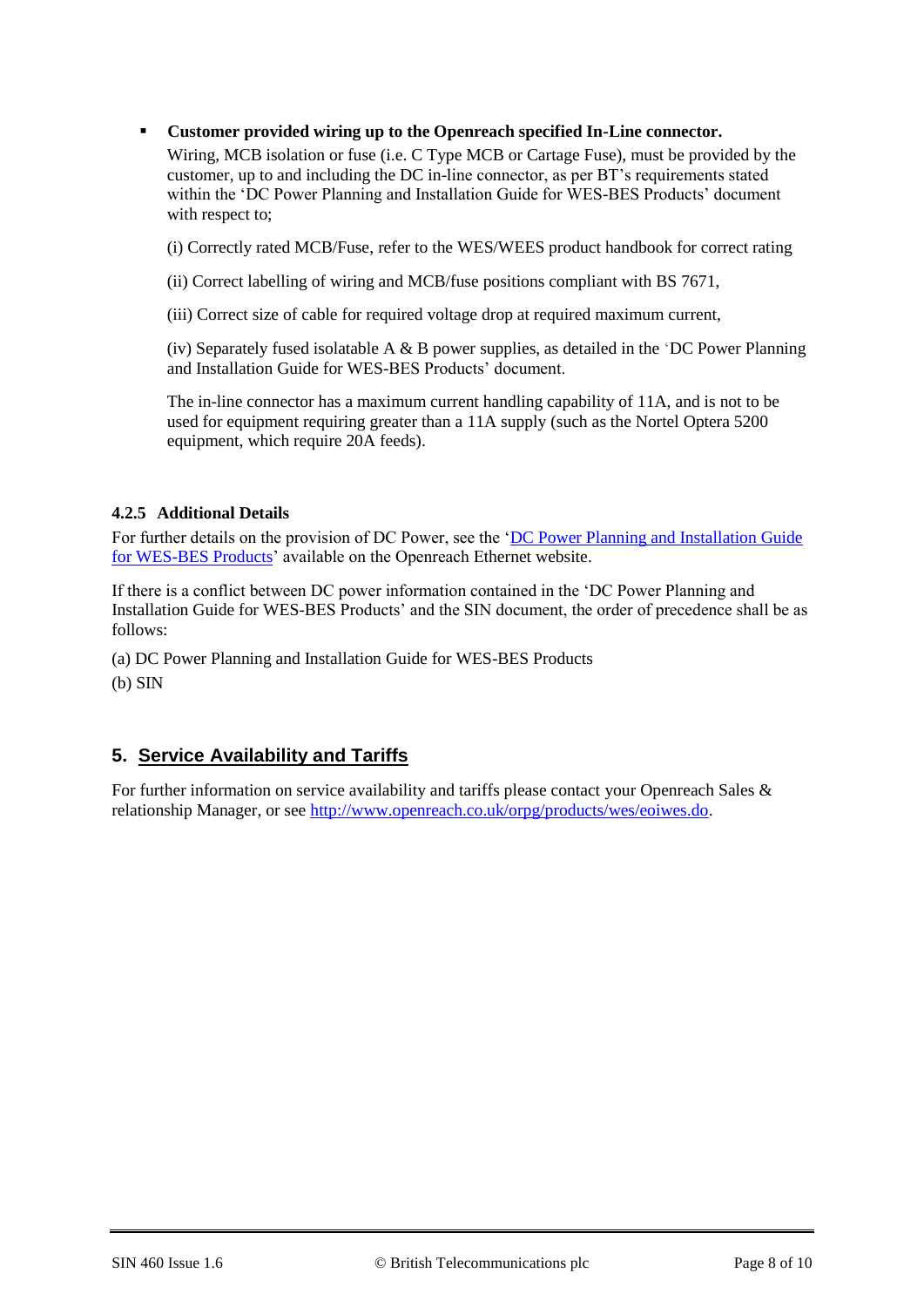# **6. References**

<span id="page-8-4"></span><span id="page-8-3"></span><span id="page-8-0"></span>

| $[1]$ | IEEE 802.3, Standards for Local Area Networks: CSMA/CD Access Method                                                              |  |  |
|-------|-----------------------------------------------------------------------------------------------------------------------------------|--|--|
| $[2]$ | IEC 825-1, International Electrotechnical Commission (IEC) Standard – Safety of Laser<br>products Part 1                          |  |  |
| $[3]$ | BTNR 2511 - Interface of telecomms equipment with a nominal 48v negative<br>dc power supply                                       |  |  |
| [4]   | IEEE 802.3ae, IEEE standards for 10 Gigabit Ethernet in the LAN/WAN, 2002                                                         |  |  |
| [5]   | ITU-T Recommendation G.691 Optical interfaces for single channel STM-64, STM-256<br>and other SDH systems with optical interfaces |  |  |
| [6]   | ITU-T Recommendation G.707 Network node interface for the synchronous digital<br>hierarchy (SDH)                                  |  |  |

<span id="page-8-2"></span><span id="page-8-1"></span>For further information or copies of referenced sources, please see document sources at <http://www.btplc.com/sinet/>

# **7. Abbreviations**

| <b>BT</b><br>British Telecommunications plc        |                                                        |  |
|----------------------------------------------------|--------------------------------------------------------|--|
| <b>CPE</b><br><b>Customers' Premises Equipment</b> |                                                        |  |
| <b>CSMA</b>                                        | <b>Carrier Sense Multiple Access</b>                   |  |
| <b>IEC</b>                                         | International Electrotechnical Commission              |  |
| <b>IEEE</b>                                        | Institute of Electronic and Electrical Engineers [USA] |  |
| <b>IPR</b><br><b>Intellectual Property Right</b>   |                                                        |  |
| LAN                                                | Local Area Network                                     |  |
| LOS<br>Loss of Signal                              |                                                        |  |
| <b>MCB</b>                                         | Mini Circuit Breaker                                   |  |
| MS-AIS                                             | Multiplex Section - Alarm Indication Signal            |  |
| <b>NTE</b>                                         | <b>Network Termination Equipment</b>                   |  |
| <b>NTP</b>                                         | <b>Network Terminating Point</b>                       |  |
| SC/PC                                              | Subscription Channel / Physical Contact                |  |
| <b>PHY</b>                                         | Physical Layer Device                                  |  |
| <b>SDH</b>                                         | Synchronous Digital Hierarchy                          |  |
| <b>STM</b>                                         | Synchronous Transport /Transfer Mode                   |  |
| Suppliers' Information Note [BT]<br><b>SIN</b>     |                                                        |  |
| <b>User-to-Network Interface</b><br><b>UNI</b>     |                                                        |  |
| <b>WAN</b><br>Wide Area Network                    |                                                        |  |
|                                                    |                                                        |  |